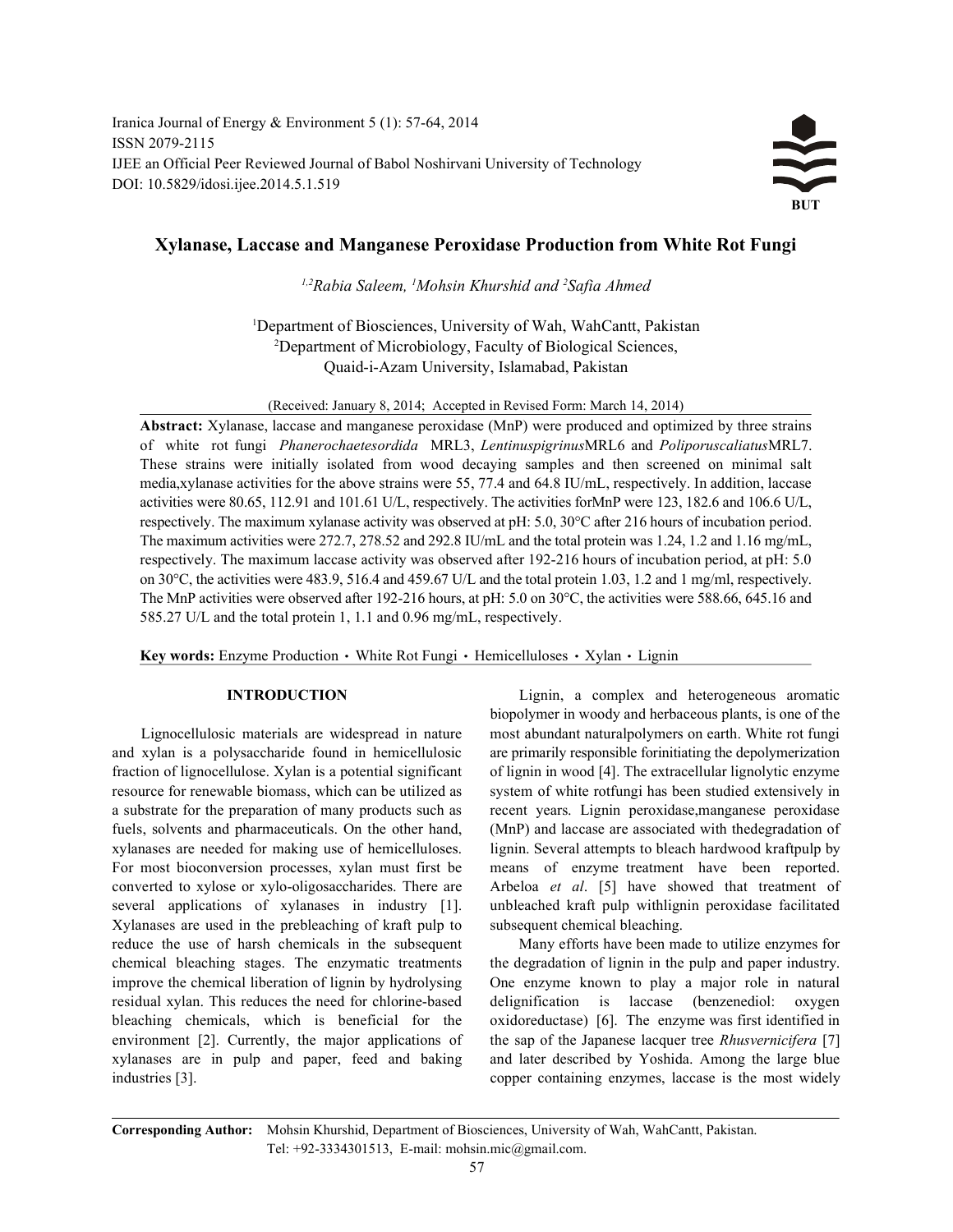### *Iranica J. Energy & Environ., 5 (1): 7; /88, 2014*

occurs in various plants and fungi  $[9]$ . QWKHIXQJLD5] was used for growth and enzyme production, against *Deutromycetes, Ascomycetes* □ and □ a wideUDQJHRIWhree strains of white rot fungi. Medium described by [15] *Basidiomycetes* are known□producers of **ODFFDVHVZ** as used for MnP production with some modification for which are particularly abundant in  $\Box$ manyOLJOLO**L** Thow and enzyme production (Soy meal: 15g, Maltose: degrading white-rot fungi.  $Mycological$  Peptone: 6g and Wheat straw: 8g/L).

initially in this research project supplied byMicobiology allowed to grow at 30°C on orbital shaker (120rev/min) for laboratory Quaid-i-Azam University, Islamabad; known 3-5 days. as*Phanerochaetechrysosporium*□ MRL1, *Phanerochaetesordida* MRL3, *Steriumhirsutum* □MRL □□ **U** owth Conditions: 1 liter flask was filled with 225mL

refreshed thrice time on Malt-extract agar pH: 5. was between 5 and 6.8.

**Xylanase:** The initial screening minimal salt medium **Xylanase, Laccase and MnP:** pH of the liquid medium in (Yeast extract: 10g, Citric acid: 0.25g, Ammonium sulphate: each flask containing 100mL of medium was adjusted to 5g, K,HPO<sub>4</sub>: 0.26g, MgSO<sub>4</sub>.7H,O: 0.5g, CaCl<sub>2</sub>.2H,O: 0.02g pH values of 3.0, 4.0, 5.0, 6.0 and 7.0. Sample taken after and Streptomycin: 0.03g/L) with 2% wheat straw was used every 24 hours was analyzed for enzyme activities. Final for detecting the ability of the white rot fungi strains to pH of samples was also noted. produce laccases, Mn-peroxidases and xylanases was used according to method developed in the literature [10] **Incubation Period for the Maximum Production of** with some modifications. **Xylanase, Laccase and MnP:** Production of

**Peroxidase Activities:** Activity of xylanase was incubated at different temperatures. Samples were determined by the method described by Tuncer, *et al*. [11] collected and assayed for enzyme activities and dry cell against birchwoodxylan. Laccase activity was measured weight was also estimated. by using 5mM 2, 6-dimethoxy phenol (DMP) as substrate in 100mM sodium tartarate buffer pH: 4.5. Laccase activity **Time Optimization for the Maximum Production of** was measured according the method stated in literature **Xylanase, Laccase and MnP:** Three strains of white-rot [10]. Manganese peroxidase (MnP) was assayed by using fungi *Phanerochaetesordida* MRL3, *Lentinuspigrinus* 2,6-Dimethoxy phenol (DMP) as substrate. MnP activity MRL 6 and *Poliporus caliatus* MRL7 were incubated at was measured by the method discussed in the literature optimum pH and temperature for  $1\frac{1}{2}$  week. Samples were [12]. collected after every 24 h assayed for enzyme activities

**Media Used for Xylanase, Laccase and MnP Production:** Large scale production of these enzymes: After Kim media was used for the production of xylanase optimization, these enzymes were produced in 3liters against three strains of white rot fungi, (Proteous- flasks for biobleaching purpose. 110mL of Malt-extract peptone: 0.5g, Urea: 0.3g, KH<sub>2</sub>PO<sub>4</sub>: 0.2g, CaCl  $\frac{1}{2}$  0.3g, media was prepared in 500mL flasks and with three strains Tween-80:  $0.2$ ,  $(NH_4)$ ,  $SO_4$ :  $1.4g$ ,  $MgSO_4$ <sup> $TH_3O$ :  $0.3g$ ,  $FeSO_4$ : of white rot fungi, the inoculum was allowed to grow at</sup> 0.05g, ZnSO<sub>4</sub>7H<sub>2</sub>O: 0.014g, CoCl : 0.02g and MnSO :<sub>4</sub> 120 revolutions/minutes on 30°C for 4-5day. 1100mL of 0.016g/L) described in the literature [13] whichwas used production media of these three enzymes were prepared with some modification for growth and enzyme production in 3 liters flasks and inoculated with 10% inoculum size according the method stated in literature [14]. For laccase and incubated on 30°C in orbital shaker for 7-9 days. production media (Soy meal: 30g, Maltose and 15g, Assayed for enzyme activities and protein was also Mycological Peptone: 15g/L) discussed in the literature estimated.

**MATERIALS AND METHODS Inoculum Preparation:** 50mL medium was dispensed into **Microorganism:** Five strains of white rot fungi were used for 15 minutes at 121<sup>o</sup>C and 15 psi. The inoculum was 250mL conical flask. Medium was given steam autoclaving

*Lentinuspigrinus* MRL 6 an d *Poliporuscaliatus* MRL7. medium of (pH: 5). Inoculum at 10% (v/v) level was **Culture Refreshment:** Five strains of white rot fungi were 30°C at speed 120 rev/min for 7-9 days. Initial and final pH transferred to each growth flask and put into incubator on

**Screening of Laccase, Manganese Peroxidase and pH Optimization for the Maximum Production of**

**Measurement of Xylanase, Laccase and Manganese** temperatures 25, 30 and 37°C. Production medium was extracellular enzymes was carried out at a range of

and dry cell weight was also estimated.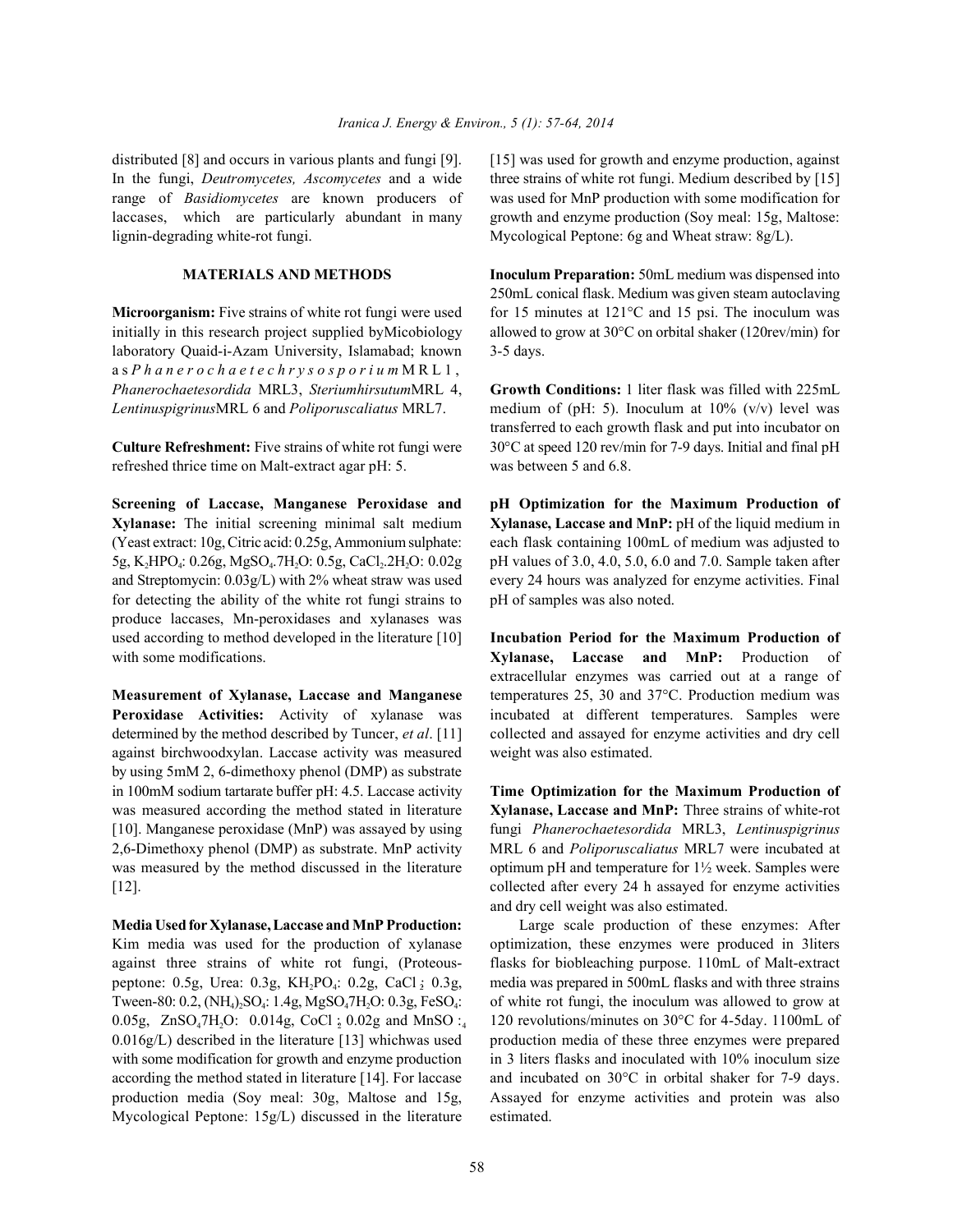### **RESULTS**

Initially 5 strains of white rot fungi were screened for xylanase, laccase and MnP activities on minimal salt media with 2% wheat straw. *Phanerochaete sordida*MRL3, *Lentinus pigrinus*MRL6 and *Poliporus caliatus*MRL7 were screened on the basis of their activities. Xylanase activities shown by these three strains were 55.0, 77.40 and 64.83 IU/mL, respectively. Laccase activities shown Fig. 1: Effect of pH on the specific activity of Xylanase by these three strains were 80.65, 112.91 and 101.61 U/L, in shake flask culture with 10% inoculum size on respectively. Manganese peroxidase activities shown by 30°C, in rotary shaker by *P. sordida* MRL3 these three strains were 123.0, 182.62 and 106.65 U/L, respectively.

**Effect of pH on the Production of Xylanase, Laccase and MnP:** It is evident from (Figures 1, 2 and 3) that maximum xylanase production was obtained after 216 hours by *P. sordida* MRL3, *L. pigrinus* MRL6 and *P. caliatus* MRL7. Fig. 2: Effect of pH on the specific activity of Xylanase Activities were observed 272.74, 278.52 and 292.86 IU/mL, in shake flask culture with 10% inoculum size at respectively at pH: 5.0. Maximum laccase production was 30°C, in rotary shaker by *L. tigrinus*. observed after 216 hours at pH: 5.0. Activities were 483.9 U/L after 192 hours, 516.4 U/L after 192 hours and 459.67 U/L. Maximum MnP production was observed at pH: 5.0 after 216 hours, activities were 588.66 U/L after 216 hours, 645.16 U/L after 192 hours and 585.27 U/L. There was decrease in activity with further increase or decrease in pH. Fig. 3: Effect of pH on the specific activity of Xylanase

**Effect of Temperature on the Production of Xylanase,** 30°C, in rotary shaker by *P. caliatus* MRL7. **Laccase and MnP:** The optimum temperature for maximum xylanase production was found by growing *Phanerochaete sordida* MRL3, *Lentinus pigrinus* MRL6 and *Poliporus caliatus* MRL7 at different temperatures i.e. 25, 30 and 37°C keeping 1% wheat straw at pH: 5.0 on rotary incubator shaker. It was found that optimum temperature for xylanase production was 30°C; maximum activity was obtained after 216 hours of incubation period. Fig. 4: Effect of pH on the specific activity of laccase in The activities were 272.74, 278.52 and 292.86 IU/mL, shake flask culture with 10% inoculum size at respectively. 30°C, in rotary shaker by *Phanerochaete sordida*

Maximum laccase production was obtained after MRL3. 216 hours of incubation period at 30°C; activities were 483.9 U/L after 192 hours, 516.4 U/L after 192 hours and 459.67 U/L after 216 hours, respectively.

It was observed that maximum MnP production was obtained at 30°C after 216 hours of incubation period. The activities of *Phanerochaete sordida* MRL3, *Lentinus pigrinus* MRL6 and *Poliporus caliatus* MRL7 Fig. 5: Effect of pH on the specific activity of laccase in were 588.66 U/L after 216 hours, 645.16 U/L after 192 hours shake flask culture with 10% inoculum size at and 585.27 U/L after 216 hours, respectively. 30°C, in rotary shaker by *Lentinus pigrinus* MRL6.







in shake flask culture with 10% inoculum size at



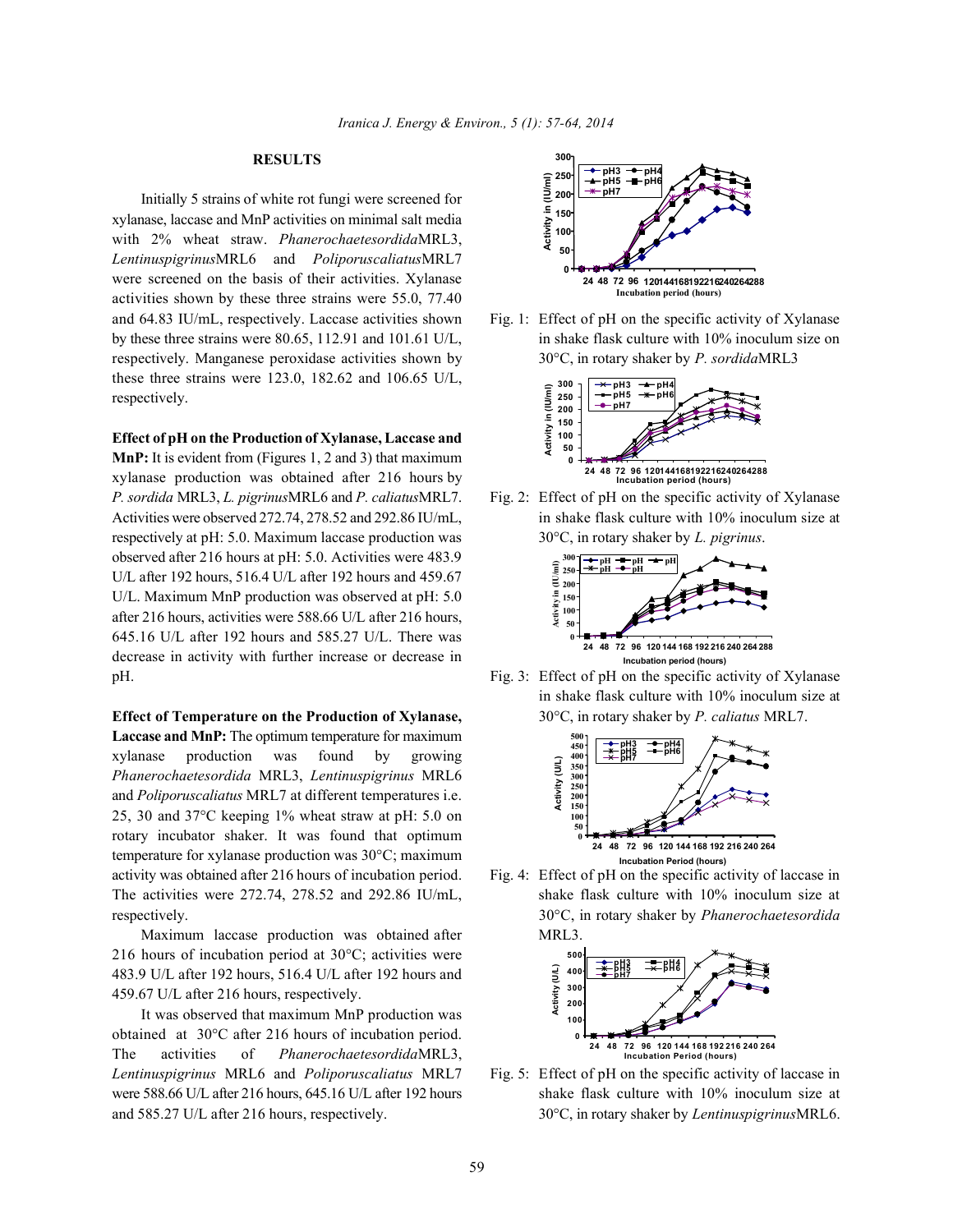

Fig. 6: Effect of pH on the specific activity of laccase in shake flask culture with 10% inoculum size at 30°C, in rotary shaker by *Poliporus caliatus* MRL7.



Fig. 7: Effect of pH on the specific activity of MnP in shake flask culture with 10% inoculum size at 30°C, in rotary shaker by *Phanerochaete sordida* MRL3.



Fig. 8: Effect of pH on the specific activity of MnP in shake flask culture with 10% inoculum size at 30°C, in rotary shaker by *Lentinus pigrinus* MRL6.



Fig. 9: Effect of pH on the specific activity of MnP in shake flask culture, with 10% inoculum size on 30°C, in rotary shaker by *Poliporus caliatus* MRL7.

**Effect of Incubation Period on Production of Xylanase, Laccase and MnP:** The maximum specific activity by *Phanerochaete sordida* MRL3 was 272.74 IU/mL and the total protein 1.24 mg/mL was observed after 216 hours of incubation period. The maximum specific activity by



Fig. 10:Effect of Temperature on the specific activity of Xylanase at pH: 5, 10% inoculum size in rotary shaker by *P. sordida* MRL3.



Fig. 11:Effect of Temperature on the specific activity of Xylanase in shake flask culture at pH: 5, 10% inoculum size in rotary shaker by *Lentinus pigrinus* MRL6.



Fig. 12:Effect of Temperature on the specific activity of Xylanase at pH: 5, 10% inoculum size in rotary shaker by *Poliporus caliatus* MRL7*.*



Fig. 13:Effect of Temperature on the specific activity of laccase in shake flask culture at pH: 5, 10% inoculum size in rotary shaker by *Phanerochaete sordida* MRL3.

*Lentinus pigrinus* MRL6 was observed after 216 hours of incubation period, maximum activity was 278.52 IU/mL and the total protein was 1.2 mg/mL. The maximum specific activity by *Poliporus caliatus* MRL7 was 292.86 IU/mL and the total protein 1.16 mg/mL was observed after 216 hours of incubation period.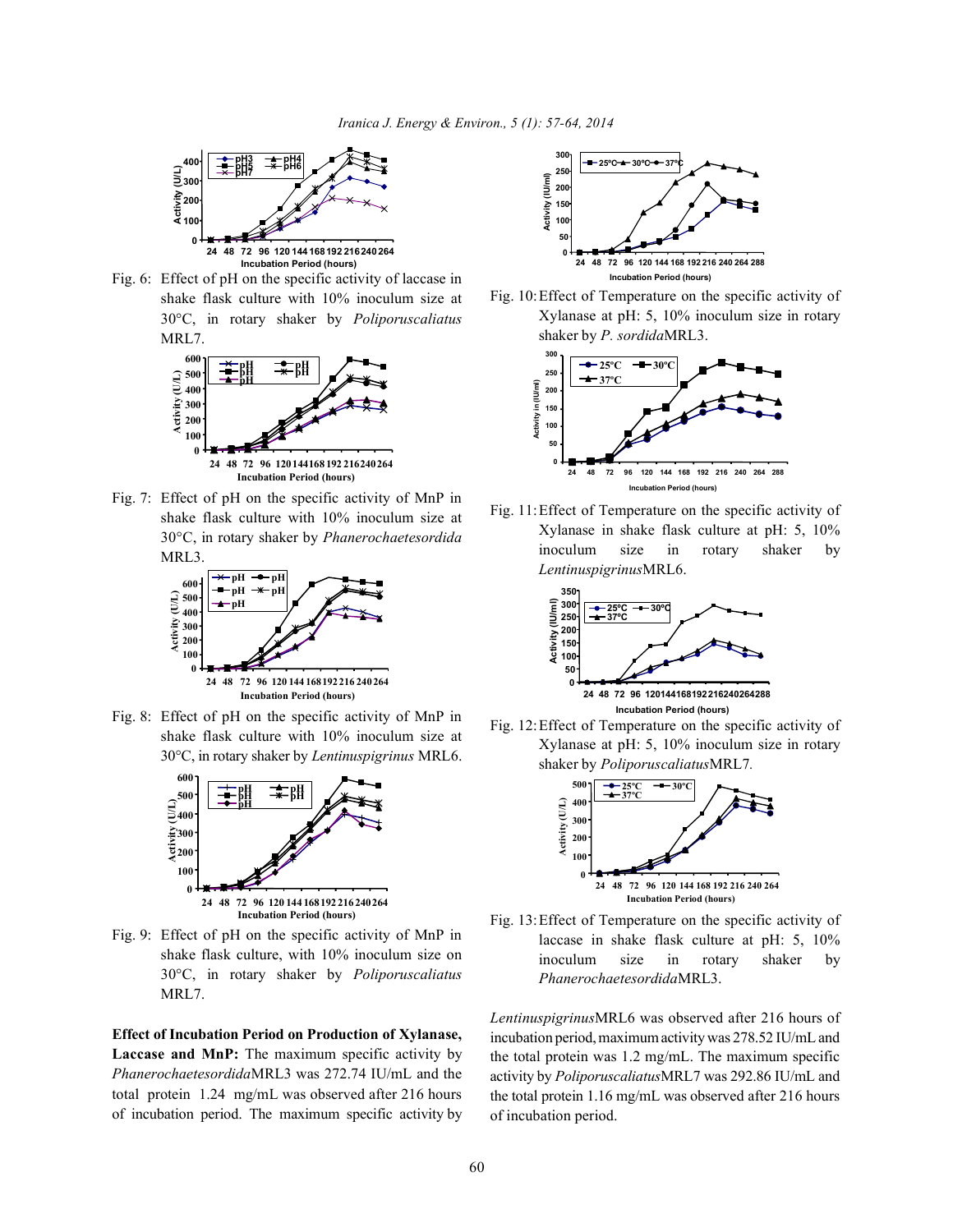

Fig. 14:Effect of Temperature on the specific activity of laccase in shake flask culture at pH: 5, 10% Fig. 18:Effect of Temperature on the specific activity of





Fig. 16: Effect of Temperature on the specific activity of Fig. 20: Effect of Incubation period on the specific activity



Fig. 17:Effect of Temperature on the specific activity of MnP in shake flask culture at pH: 5, 10% inoculum size in rotary shaker by *Lentinus pigrinus* MRL6*.*

*Phanerochaete sordida* MRL3 was 483.9 U/L and the total 10% inoculum size in rotary shaker on 30°C protein 1.03 mg/mL was observed after 192 hours of by *P. sordida* MRL3, *L. tigrinus* MRL6 and incubation period. The maximum specific activity by *P. caliatus* MRL7.



inoculum size in rotary shaker by MnP in shake flask at pH: 5, 10% inoculum size in *Lentinus pigrinus* MRL6*.* rotary shaker by *Poliporus caliatus* MRL7.



Fig. 15: Effect of Temperature on the specific activity of Fig. 19: Effect of Incubation period on the specific activity laccase in shake flask culture at pH: 5, 10% of Xylanase in shake flask culture at pH: 5, 10% inoculum size in rotary shaker by inoculum size in rotary shaker on 30°C by *Poliporus caliatus* MRL7 *Phanerochaete sordida* MRL3, *Lentinus pigrinus* MRL6 and *Poliporus caliatus* MRL7.



MnP in shake flask culture at pH: 5, 10% inoculum of laccase in shake flask culture at pH: 5, 10% size in rotary shaker by *Phanerocheate sordida* inoculum size in rotary shaker at 30°C by MRL3. *Phanerochaete sordida*MRL3, *Lentinus pigrinus* and *Poliporus caliatus* MRL7.



The maximum specific activity by activity of MnP in shake flask culture at pH: 5, Fig. 21:Effect of Incubation period on the specific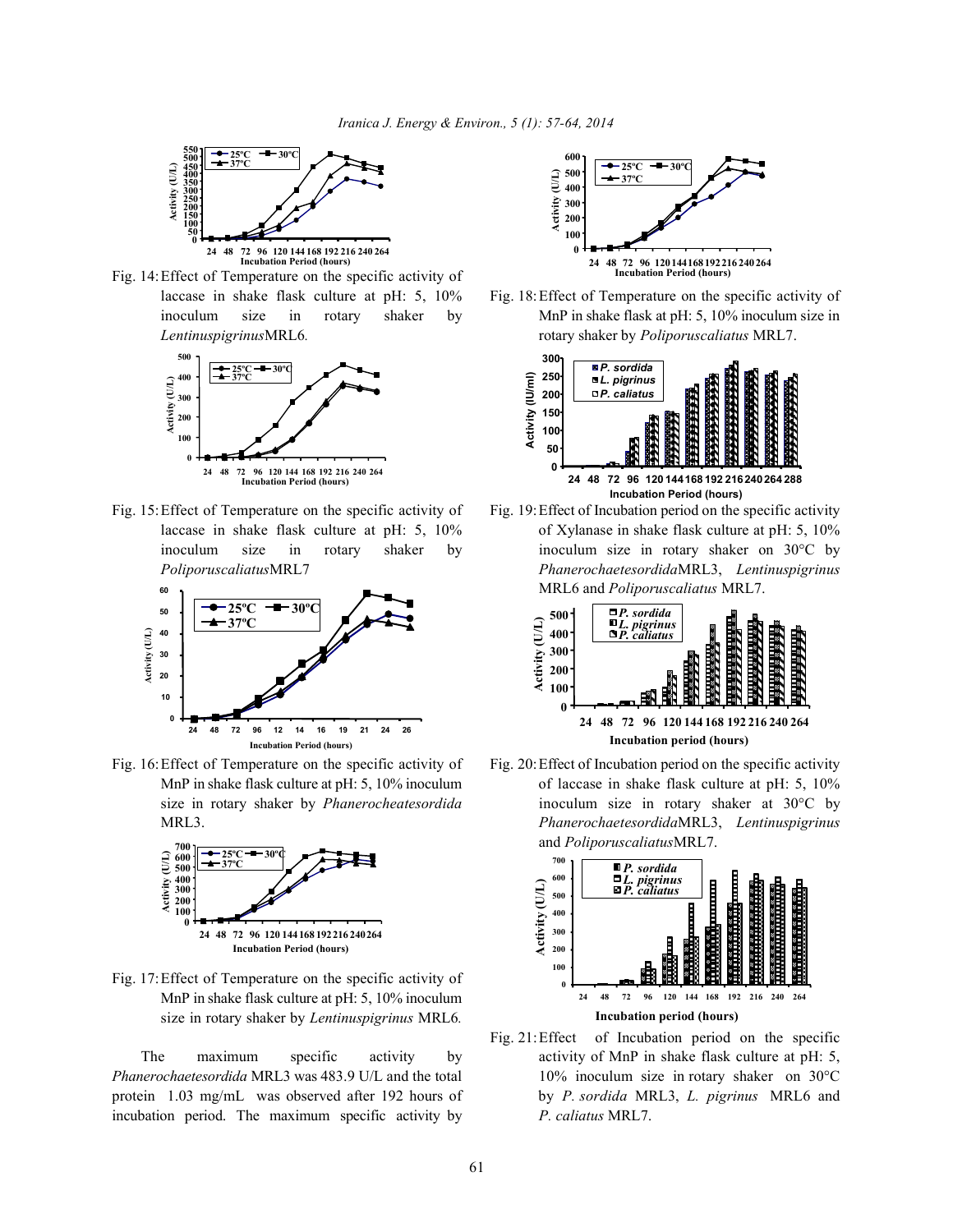

Fig. 22:Production of Xylanase, Laccase and MnP in **DISCUSSION** 1liter flask at pH: 5, 10% inoculum size in rotary shaker on 30°C by *P. sordida* MRL3, *L. tigrinus* Xylanase, laccase and manganese peroxidase were



*Lentinus pigrinus* MRL6 was 516.4 U/L and the total Maximum xylanase production was observed protein 1.2 mg/mL was observed after 192 hours of with Kim media, after 216 hours by *P. sordida* MRL3, protein 1 mg/mL was observed after 216 hours of cellulase-free xylanase activity when developed on

*Phanerochaete sordida* MRL3 was observed, 588.66 U/L obtained when the strain was developed in mineral and the total protein was 1 mg/mL after 216 hours of medium supplemented with  $3\%$  (w/v) corn cob for 6 days incubation period. The maximum specific activity by [17]. *Lentinus pigrinus* MRL6 was 645.16 U/L and the total Xylanase activity was maximally obtained at pH: 5.0 protein 1.1 mg/mL was observed after 192 hours of by these three strains. Xylanase was produced by incubation period. The maximum specific activity by *Thermomyces lanuginosus*, maximum production was *Poliporus caliatus* MRL7 was 585.27 U/L and the total observed between pH 5.5 and 9.5. In another study protein 0.96 mg/mL was observed after 216 hours of xylanase was produced by *Aspergillus nidulans*, with incubation period.  $\blacksquare$  optimal activity at pH values between 5 and 6 [17].

250mL flasks, these enzymes were produced in 1liter produced by thermophilic fungus *P. sordida, L. tigrinus and P. caliatus*, xylanase activities at 50 °C [18]. were 287, 295 and 284 IU/mL, respectively. While laccase Laccase was produced by *P. sordida* MRL3, production in 1 liter flasks by these strains were 496, 540 *L. pigrinus* MRL6 and *P. caliatus* MRL7, maximum and 490 U/L, respectively. In case of MnP activities were activity was observed with 3% soy meal, 1.5% maltose 586, 632 and 580 U/L, respectively. and 1.5% mycological peptone. Barley bran gave the

In case of 3 liters flask production of these enzymes by *P. sordida, L. tigrinus and P. caliatus*, xylanase activities were 264, 272 and 269 IU/mL, respectively. While laccase activities were 460, 489 and 440 U/L, respectively. TheMnP activities were 560, 592 and 565 U/L, respectively.

MRL6 and *P. caliatus* MRL7. produced and optimized by three strains of white rot fungi Fig. 23:Production of Xylanase, Laccase and MnP in laccase and MnPactivies on minimal salt media, maximum 3liter flask at pH: 5, 10% inoculum size in rotary strains showed activities for these enzymes [10]. Three shaker on 30°C by *P. sordida* MRL3, *L.* hundred fugal strains were screened for lignin modifying *tigrinus* MRL6 and *P. caliatus* MRL7. enzymes, some of these strains showed maximum *P. sordida* MRL3, *L. tigrinus* MRL6 and *P. caliatus* MRL7. Five strains of white rot fungi were screened on minimal salt media with 2% wheat straw for the production of xylanase, laccase and manganese peroxidase activity, these strains were initially isolated from wood decaying samples. These strains were shown high levels of xylanase, laccase and MnP activities. White rot fungi were isolated from woodlands were screened for xylanase, activities of these enzymes [16].

incubation period. The maximum specific activity by *L. tigrinus* MRL6 and *P. caliatus* MRL7. A wild strain of *Poliporus caliatus* MRL7 was 459.67 U/L and the total *Aspergillus nidulans* isolated from soil produce incubation period. Submerged cultures using corn cob powder as the main The maximum specific activity of MnP by substrate. Maximum xylanase production (220 U/mL) was

**Large Scale Enzymes Production:** After optimization in production was found 30°C. Extracellular xylanase and 3liters flasks. Xylanase production in 1 liter flask by *Paecilomyces themophila,* maximum activity was observed The optimum temperature for maximum xylanase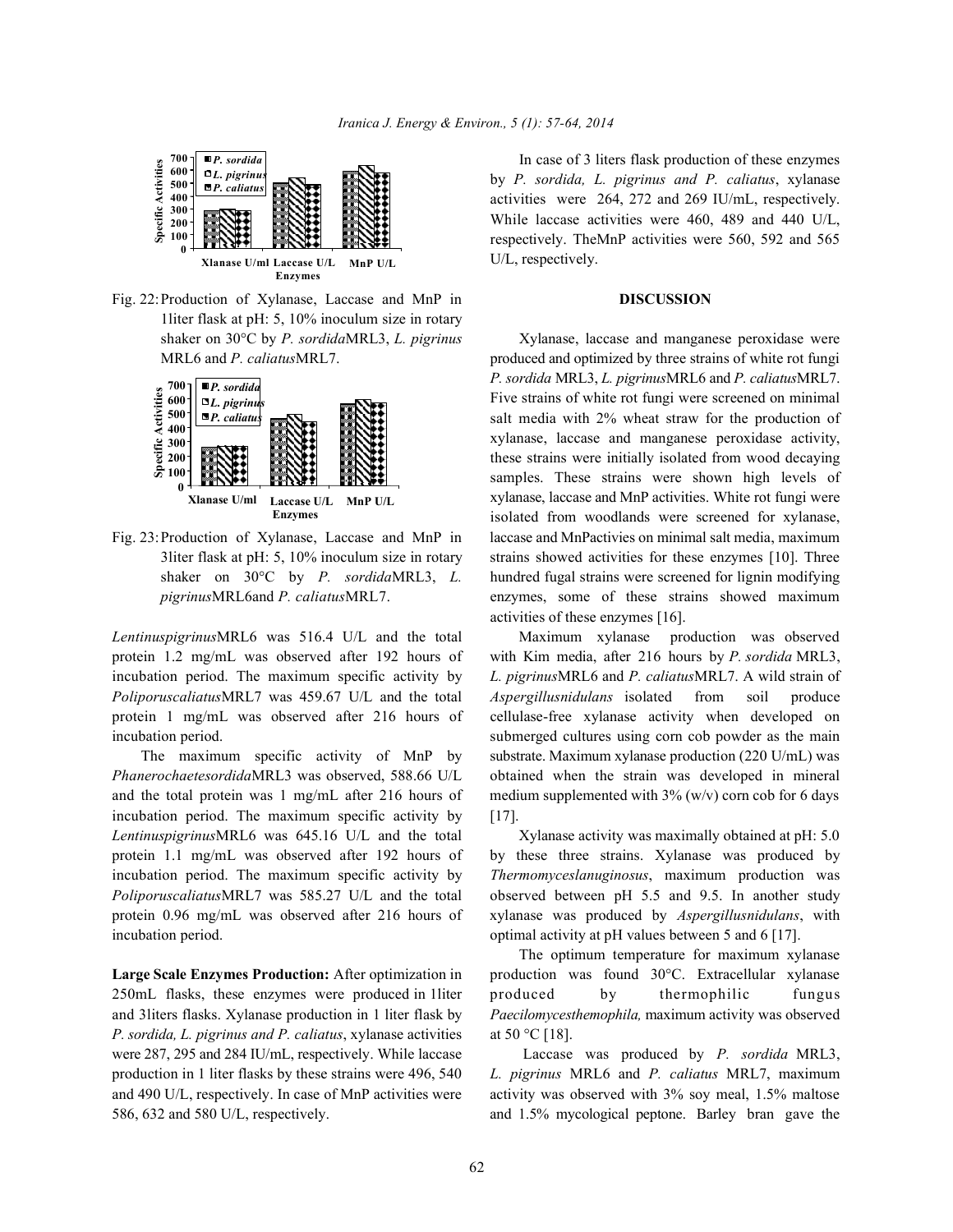| Table 1: Xylanase, laccase and Manganese peroxidase activity of different white rot fungi |                            |                         |                                      |
|-------------------------------------------------------------------------------------------|----------------------------|-------------------------|--------------------------------------|
| Strains of white-rot fungi                                                                | Xylanase activity in IU/mL | Laccase activity in U/L | Manganese peroxidase activity in U/L |
| P. chrysosporium MRL1                                                                     | 20.6                       |                         | 88.57                                |
| P. sordida MRL3                                                                           | 55.0                       | 80.65                   | 123.0                                |
| S. hirsutum MRL 4                                                                         | 0.8                        | 14                      | 48.98                                |
| L. tigrinus MRL 6                                                                         | 77.4                       | 112.91                  | 182.62                               |
| P. caliatus MRL7                                                                          | 64.8                       | 101.61                  | 106.65                               |

*Iranica J. Energy & Environ., 5 (1): 7; /88, 2014* 

highest activities, a maximum value of 639U/L, which was 2. Viikari, L., M. Tenkanen and A. Suurnäkki, 2001. 10 times the value attained in the cultures without Biotechnology in the pulp and paper industry*.* lignocellulosics addition [19]. Maltose  $(2 \text{ g } L^{-1})$  and Biotechnology Set, Second Edition, Wiley. ammonium tartrate (10 g  $L^{-1}$ ) were the most suitable 3. Beg, Q., M. Kapoor, L. Mahajan and G. Hoondal, carbon and nitrogen source for laccase production. 2001. Microbial xylanases and their industrial Under optimal culture medium, the maximum laccase applications: a review*.* Applied Microbiology and activity was determined to be 13.55 U mL<sup>-1</sup> [20]. Biotechnology, 56(3-4): 326-338.

When fungi were grown in a medium with pH as optimal Extracellular Peroxidases Involved in Lignin [7]. Laccase produced by *T. modesta* was fully active at Agricultural Biotechnology, 389: 127-140. pH 4.0 [21]. 6. 6. 6. 6. 5. 5. 5. Arbeloa, M., J. D e Leseleuc, G. Goma and

216 hrs (9 days) by these three strains. Laccase and lignin peroxidases to improve pulps. Tappi Journal, manganese peroxidase were detected in liquid medium 75(3): 215-221. with ammonium phosphate, yeast extract and ammonium 6. Call, H. and I. Mücke, 1997. History, overview molybdate as nitrogen sources after 3 days of cultivation. and applications of mediated lignolytic systems, Laccase optimal temperature was  $45^{\circ}C$  [22]. especially laccase-mediator-systems (Lignozym®-

and incubation time, maximum specific activity was 7. Thurston, C.F., 1994. The structure and function of observed by *Phanerochaete sordida* MRL3, fungal laccases. Microbiology, 140(1): 19-26. *Lentinus pigrinus* MRL6 and *Poliporus caliatus* MRL7 at 8. Leontievsky, A.A., T. Vares, P. Lankinen, pH: 5.0 at 30 °C after 216 hrs incubation periods. J.K. Shergill, N.N. Pozdnyakova, N.M. Myasoedova, Theproduction of MnP by *Pleurotus ostreatus* in different N. Kalkkinen, L.A. Golovleva, R. Cammack and liquid cultures was investigated. The highest level of C.F. Thurston, 1997. Blue and yellow laccases of activity was observed after 8 days [23]. ligninolytic fungi. FEMS Microbiology Letters,

strains were identified for production of xylanase, laccase mediator 2, 2'-azinobis (3-ethylbenzthiazoline-6 and manganese peroxidase. Maximum active units sulfonate) in kraft lignin depolymerization. enzymes for the desired media compositions, pH and Applied and Environmental Microbiology, incubation period at optimal temperature were obtained. 61(5): 1876-1880.

Biotechnology, 22(1): 33-64. Practice, Cases, pp: 242-250.

- 
- 
- Optimum pH for laccase production was at pH: 5.0. 4. Gold, M.H., H. Wariishi and K. Valli, 1989. for growth (pH: 5.0) the laccase was produced in excess Degradation by the White Rot. Biocatalysis in
	- Maximum laccase activity was observed at 30°C after J.C. Pommier, 1992. An evaluation of the potential of
	- MnP production was optimized for pH, temperature process). Journal of Biotechnology, 53(2): 163-202.
		-
		- 156(1): 9-14.
	- **CONCLUSION** 9. Bourbonnais, R., M. Paice, I. Reid, P. Lanthier and By screening among the white rot fungi; suitable isozymes from Trametes versicolor and role of the M. Yaguchi, 1995. Lignin oxidation by laccase
- **REFERENCES** L. Mandikutse, 2001. Isolation and screening of 1. Subramaniyan, S. and P. Prema, 2002. Biotechnology remediation of effluent water from the pulp and paper of microbial xylanases: enzymology, molecular industry. 2<sup>nd</sup> WARFSA/WaterNet Symposium: biology and application*.* Critical Reviews in Integrated Water Resources Management: Theory*.* 10. Muzariri, C.C., J. Mapingire, J. Mazorodze and microorganisms for potential application in